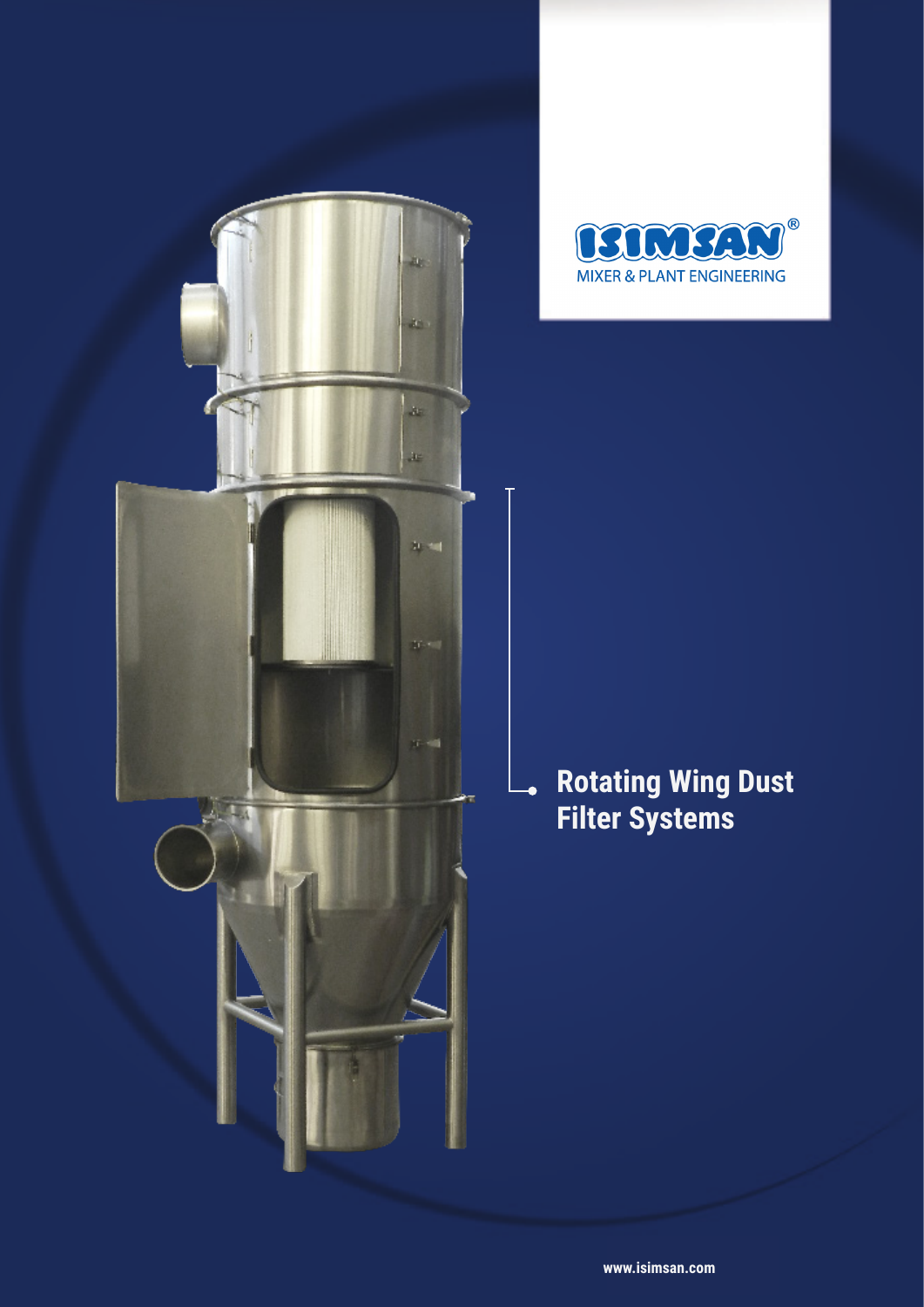## **PRODUCT INFORMATION**

The dust filter system is suitable for a wide range of manufacturing processes. The high-quality processing, the simple operation and a very efficient dust filter system meets highest hygiene and quality standards.

### **APPLICATIONS**

- Food
- Animal feed
- Chemicals
- Building materials

#### **DESCRIPTION**

The dust filter system has a cylindrical shape with a downwardly conical dust collector. The material is made of stainless steel.

The heart of the system is a compressed air rotary wing system. This extremely efficient and quiet cleaning system consists of wing blades, which rotate inside the cartiges and release the dust from the filter membranes with compressed air jets.

![](_page_1_Picture_10.jpeg)

![](_page_1_Picture_11.jpeg)

![](_page_1_Picture_12.jpeg)

#### **CERTIFICATIONS**

Isımsan manufactures according to the following International directives and regulations:

- CE 2006/42/EC (machinery directive)
- CE 2014/29/EU (pressure vessel directive) GMP (Good Manufacturing Practices)
- 
- ATEX product line 2014/34/EU
- EHEDG hygiene guidelines
- 
- CE 2014/68/EU (pressure vessel directive) FDA (U.S. Food and Drug Administration)
	- EAC (EuroAsia Comformity)

Isımsan is certified in terms of quality management (ISO 9001) environmental standards (ISO 14001), welding technology and supervision (ISO 3834 & 14731).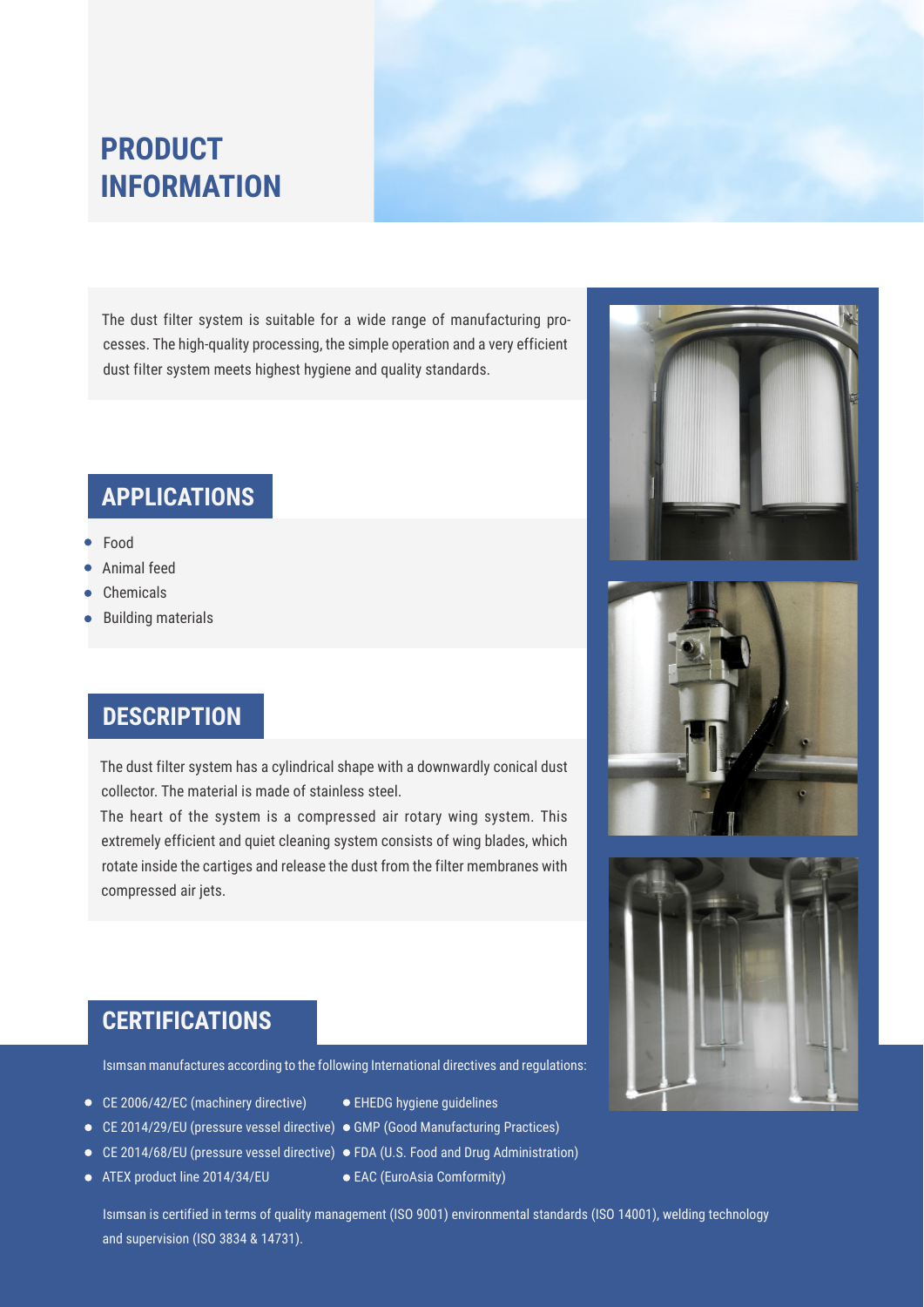# **FILTER SYSTEM**

The rotaring filter technology is an extremely efficient cleaning system which detaches the filter cake over the entire length of the filter cartridge.

### **FEATURES / FILTER SYSTEM**

#### **JET PULSE ROTATING WING**

**Material:** Aluminium

**Air pulse rate:** 1.5 s ~ 3 s

**Pulse valve:** Atex ex-proof

#### **CARTRIDGE**

**Measurements:** Ø 320 L: 600 **Air permeability:**  $166 (\pm 33)$  l / m<sup>2</sup>  $*$  s **Filter sensitivity:** ~1 μm **Thickness (mm):** 0,8 (± 0,1) **Material:** 100% Polyester

## **CHARACTERISTICS**

- **•** Extremely efficient
- Uniform cleaning
- **Low noise level**
- Minimal compressed air consumption
- Worldwide distribution

## **OPTIONS**

- Frame and platform
- **•** Filter cake automatic discharging system
- Remote control

![](_page_2_Figure_19.jpeg)

![](_page_2_Picture_20.jpeg)

![](_page_2_Picture_21.jpeg)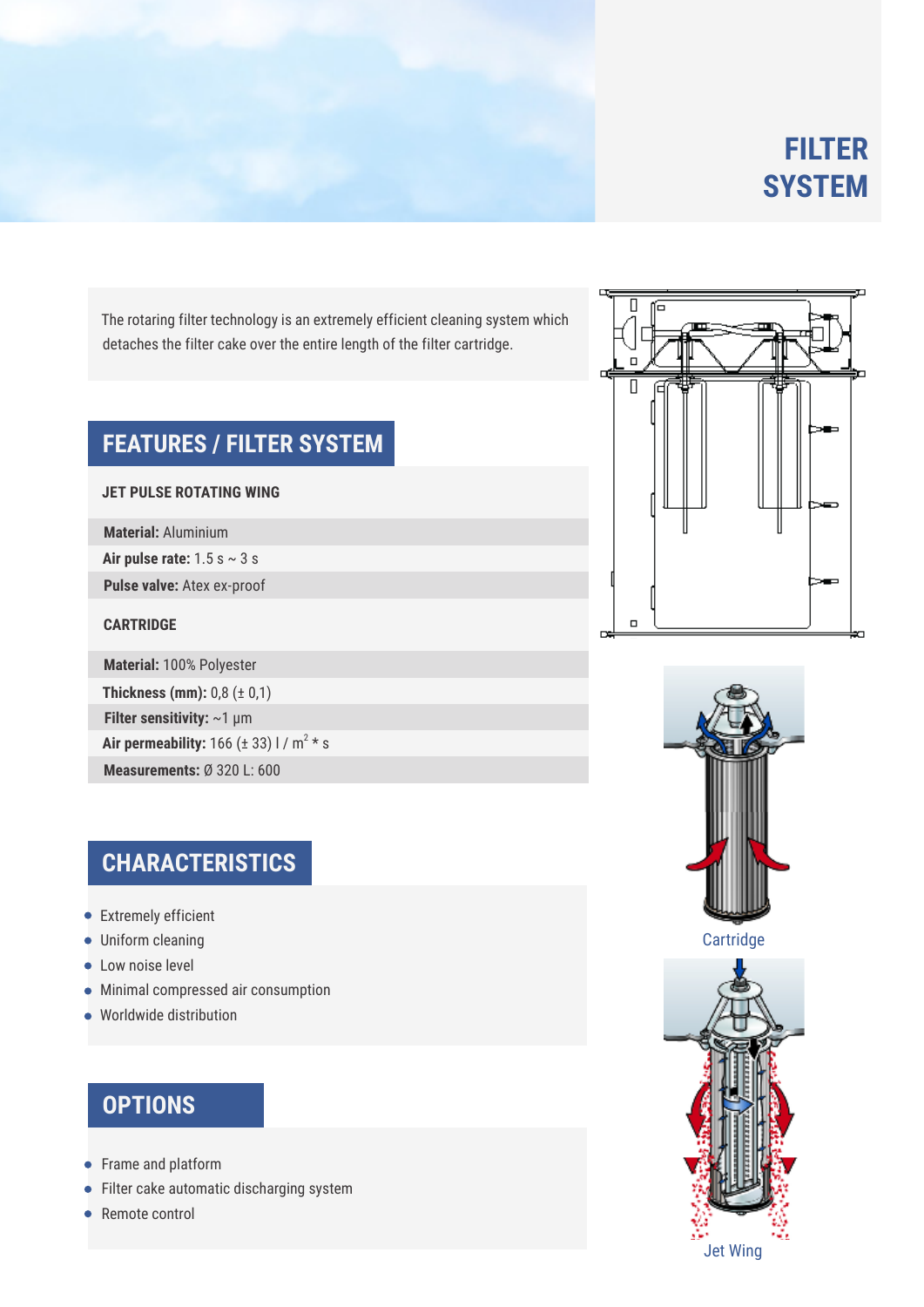## **CONSTRUCTION DETAILS**

![](_page_3_Picture_1.jpeg)

| Housing material:      | AISI 304, stainless steel          |
|------------------------|------------------------------------|
| Surface:               | Not threated,                      |
|                        | polished, mirror polished          |
|                        |                                    |
| Cleaning               | jet wing                           |
| Pulse duration:        | $1.5 s \sim 3 s$                   |
|                        |                                    |
| Air speed:             | 33 m/s                             |
| Min. partical sizes:   | $0,02$ mm                          |
| Dimensions:            | Ø 1040 mm, H 3600 mm               |
| Dust container volume: | $~10$ litre                        |
| Filter hair flow:      | $~1000 \, \text{m}^{\text{a}}$ / h |
|                        |                                    |
| 1. Acoustic hood       | 7. Untreated gas chamber           |
| 2. Blow-out pipe end   | 8. Maintenance door                |
| 3. Fan                 | 9. Cartridge                       |
| 4. Maintenance door    | 10. Dust section                   |
| 5. Clean air section   | 11. Dirty air inlet                |
| 6. Jet pulse wings     | 12. Dust bucket                    |